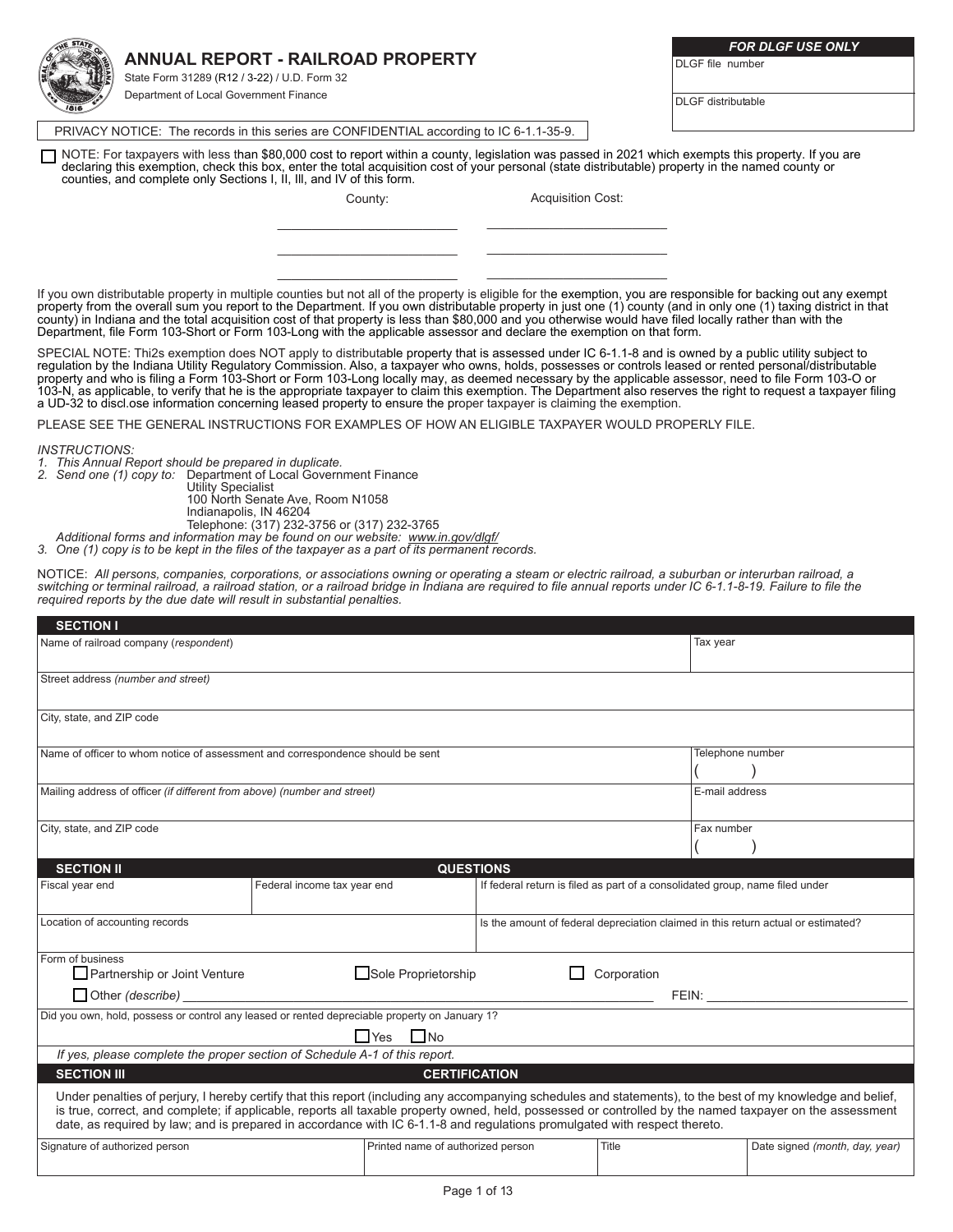# **SUPPLEMENTAL INFORMATION**

**SECTION IV** 

*Please complete the sections that apply to the taxpayer*

#### **RAILROAD CORPORATIONS COVERED BY THIS RETURN**

List below the names of all owned, leased, or otherwise controlled carrier corporations, the operations of which are covered by the financial statements, *income and expense accounts included in this return*.

| <b>NAME OF CORPORATION</b> | <b>FEIN</b> | <b>RELATIONSHIP TO TAXPAYER</b> |
|----------------------------|-------------|---------------------------------|
|                            |             |                                 |
|                            |             |                                 |
|                            |             |                                 |
|                            |             |                                 |
|                            |             |                                 |
|                            |             |                                 |
|                            |             |                                 |
|                            |             |                                 |
|                            |             |                                 |
|                            |             |                                 |
|                            |             |                                 |

| <b>SECTION V</b>      | <b>MILES OF ROAD OPERATED</b>                                                                           |                   |              |  |  |  |
|-----------------------|---------------------------------------------------------------------------------------------------------|-------------------|--------------|--|--|--|
| <b>TYPE OF TRACK</b>  | <b>INDIANA</b>                                                                                          | <b>ALL OTHERS</b> | <b>TOTAL</b> |  |  |  |
| First Main            |                                                                                                         |                   |              |  |  |  |
| Second Main           |                                                                                                         |                   |              |  |  |  |
| Side Track            |                                                                                                         |                   |              |  |  |  |
| Trackage Rights       |                                                                                                         |                   |              |  |  |  |
| <b>TOTAL TRACKAGE</b> |                                                                                                         |                   |              |  |  |  |
|                       | The total trackage in Indiana shown on this schedule must equal the total trackage shown on Schedule E. |                   |              |  |  |  |

| <b>SECTION VI</b>                                                                                                    | <b>EQUIPMENT OPERATED</b> |                                     |              |  |  |  |
|----------------------------------------------------------------------------------------------------------------------|---------------------------|-------------------------------------|--------------|--|--|--|
| List the number of units for each type of equipment, owned or leased, and included in this return as of December 31. |                           |                                     |              |  |  |  |
| <b>TYPE OF EQUIPMENT</b>                                                                                             | <b>OWNED</b>              | <b>LEASED FROM</b><br><b>OTHERS</b> | <b>TOTAL</b> |  |  |  |
| <b>Freight Cars</b>                                                                                                  |                           |                                     |              |  |  |  |
| Passenger Cars                                                                                                       |                           |                                     |              |  |  |  |
| Locomotives                                                                                                          |                           |                                     |              |  |  |  |
| Work Equipment                                                                                                       |                           |                                     |              |  |  |  |
| Miscellaneous Equipment                                                                                              |                           |                                     |              |  |  |  |
| Highway Revenue Equipment                                                                                            |                           |                                     |              |  |  |  |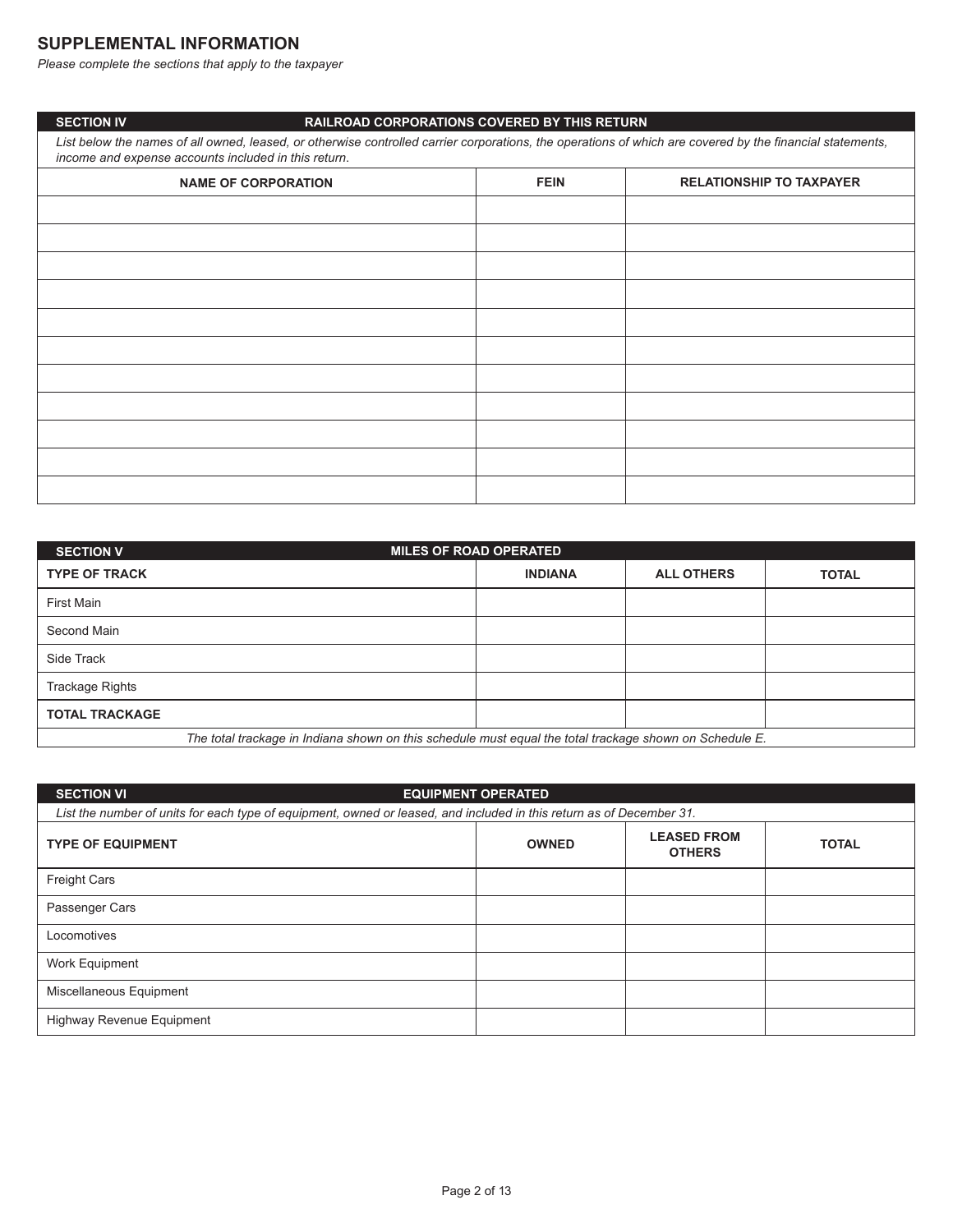# **SUPPLEMENTAL INFORMATION - CONTINUED**

*Please complete the following sections.*

| <b>SECTION VII</b>                                                                            |                                                                                                        | <b>OPERATING STATISTICS</b> |  |  |  |  |  |
|-----------------------------------------------------------------------------------------------|--------------------------------------------------------------------------------------------------------|-----------------------------|--|--|--|--|--|
| If you do not maintain records for any of the items listed below, please indicate with "N/A". |                                                                                                        |                             |  |  |  |  |  |
|                                                                                               | <b>INDIANA</b><br><b>TOTAL</b><br><b>OUTSIDE INDIANA</b><br><b>WITHIN INDIANA</b><br><b>PERCENTAGE</b> |                             |  |  |  |  |  |
| Investment (Book)                                                                             |                                                                                                        |                             |  |  |  |  |  |
| All Track Miles                                                                               |                                                                                                        |                             |  |  |  |  |  |
| Originating and Terminating Tonnage                                                           |                                                                                                        |                             |  |  |  |  |  |
| <b>Ton Miles</b>                                                                              |                                                                                                        |                             |  |  |  |  |  |
| <b>Locomotive Miles</b>                                                                       |                                                                                                        |                             |  |  |  |  |  |
| Freight Car Miles                                                                             |                                                                                                        |                             |  |  |  |  |  |
| Aggregate Car and Locomotive Miles                                                            |                                                                                                        |                             |  |  |  |  |  |
| Revenues                                                                                      |                                                                                                        |                             |  |  |  |  |  |

| <b>SECTION VIII</b>                                                                           | RAILROAD PERFORMANCE DATA |  |
|-----------------------------------------------------------------------------------------------|---------------------------|--|
| If you do not maintain records for any of the items listed below, please indicate with "N/A". |                           |  |
| Investment in Property (Total-Book)                                                           |                           |  |
| Accumulated Depreciation and Amortization (Book)                                              |                           |  |
| Net Investment                                                                                |                           |  |
| Railway Operating Revenues                                                                    |                           |  |
| Net Railway Operating Income                                                                  |                           |  |
| <b>Transportation Expenses</b>                                                                |                           |  |
| Railway Operating Expenses                                                                    |                           |  |
| <b>Federal Income Taxes</b>                                                                   |                           |  |
| Deferred Income Taxes                                                                         |                           |  |
| Average Miles of Road Operated                                                                |                           |  |
| <b>Train Miles</b>                                                                            |                           |  |
| Gross Ton Miles (000)                                                                         |                           |  |
| Train Hours - Road Service                                                                    |                           |  |
| Ton Miles Revenue Freight (000)                                                               |                           |  |
| Tons Revenue Freight (000)                                                                    |                           |  |

**SECTION IX**

# **ADDITIONAL INFORMATION AND / OR REMARKS**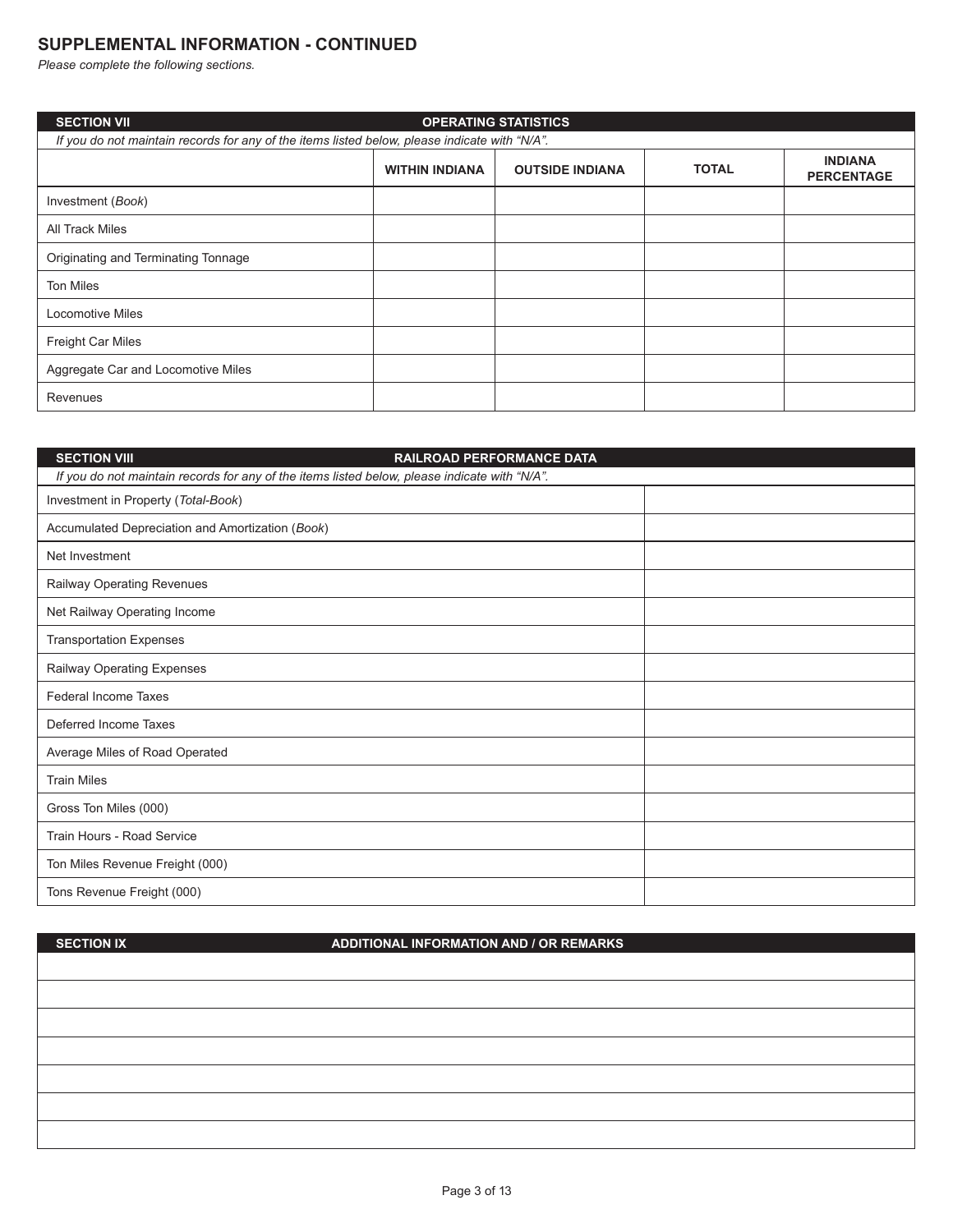### **SCHEDULE A - SUMMARY OF SELECTED INFORMATION**

*Please complete the following sections.*

|    | <b>SECTION 1 - OPERATING PROPERTIES</b>                |  |  |  |  |  |
|----|--------------------------------------------------------|--|--|--|--|--|
|    | Federal cost of operating property                     |  |  |  |  |  |
| 2. | Cost of leased property (from schedule A-1)            |  |  |  |  |  |
| 3. | Total cost of property                                 |  |  |  |  |  |
| 4. | Federal accumulated depreciation of operating property |  |  |  |  |  |
| 5. | Federal accumulated depreciation of leased property    |  |  |  |  |  |
| 6. | Total federal accumulated depreciation                 |  |  |  |  |  |
|    | Net federal value of property (line 3 less line 6)     |  |  |  |  |  |

|    | <b>SECTION 2 - MISCELLANEOUS PROPERTIES</b> |                |                   |              |  |  |  |
|----|---------------------------------------------|----------------|-------------------|--------------|--|--|--|
|    |                                             | <b>INDIANA</b> | <b>ALL OTHERS</b> | <b>TOTAL</b> |  |  |  |
| 8. | Land $@$ cost                               |                |                   |              |  |  |  |
| 9. | Construction-in-progress @ cost             |                |                   |              |  |  |  |

*For Class I railroads, Land would be Account 2 and CIP would be Account 90.*

|                                                                              | <b>SECTION 3 - CURRENT YEAR ADDITIONS</b> |  |  |  |  |  |  |
|------------------------------------------------------------------------------|-------------------------------------------|--|--|--|--|--|--|
| <b>ACCUMULATED</b><br><b>NET VALUE</b><br><b>COST</b><br><b>DEPRECIATION</b> |                                           |  |  |  |  |  |  |
| 10.                                                                          | Road - excluding structures               |  |  |  |  |  |  |
| 11.                                                                          | Equipment                                 |  |  |  |  |  |  |
| 12.                                                                          | Other misc. personal property             |  |  |  |  |  |  |
| 13.                                                                          | Total                                     |  |  |  |  |  |  |

*Please use federal cost and depreciation.*

*If federal numbers are unavailable or unable to be estimated, please use book numbers and indicate by checking box.*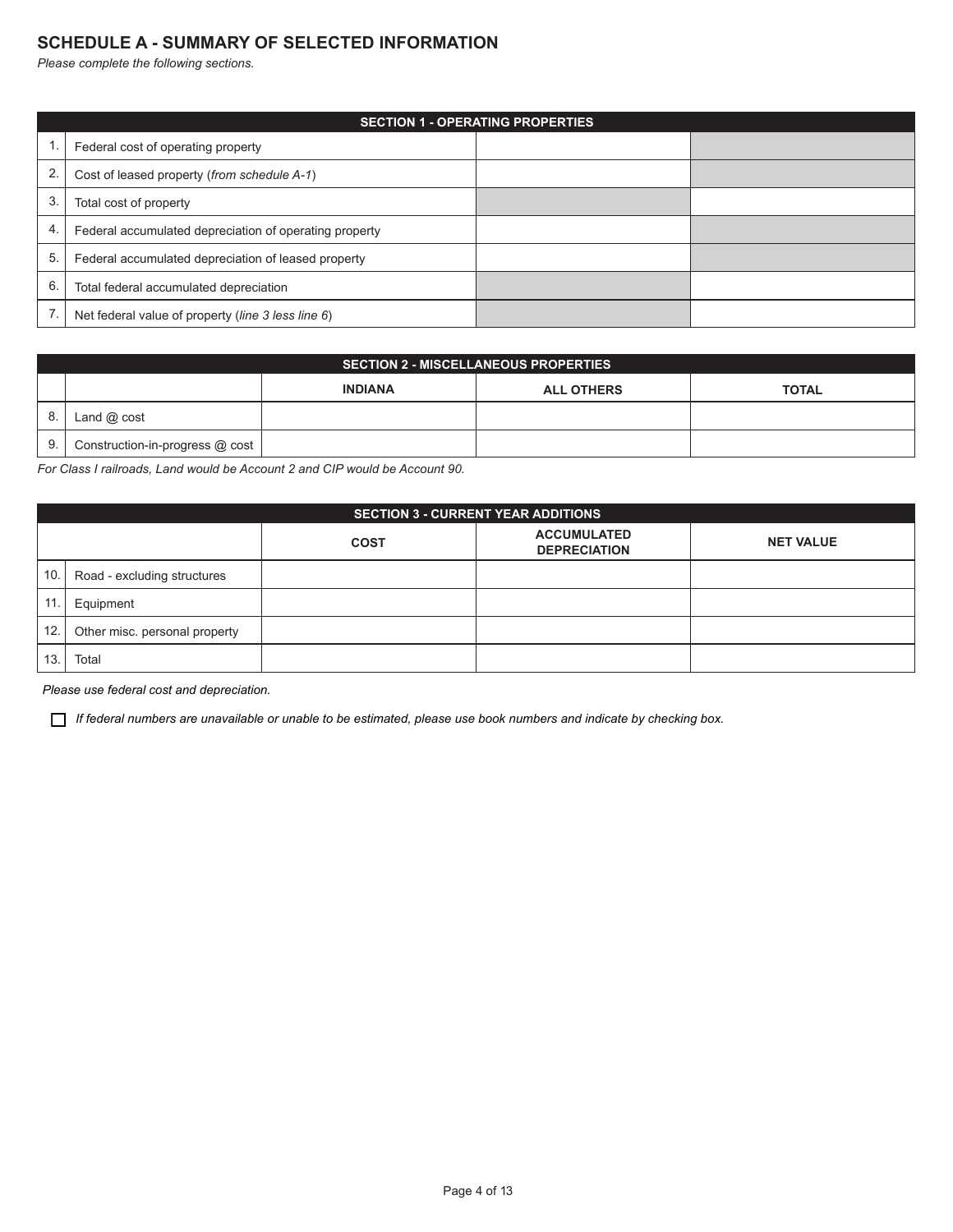# **SCHEDULE A-1 - PROPERTY LEASED FROM OTHERS**

- *INSTRUCTIONS: 1. Report all property which is held, possessed, or controlled but not owned.*
	- *2. If the property is to be assessed to the lessee (respondent), complete Section 1.*
	- *3. If the property is to be assessed to the owner, complete Section 2.*
	- *4. Attach additional schedules if necessary.*

|                                                          | SECTION 1 - ASSESS TO LESSEE (RESPONDENT)                            |                                                    |                                                   |             |                                           |  |  |
|----------------------------------------------------------|----------------------------------------------------------------------|----------------------------------------------------|---------------------------------------------------|-------------|-------------------------------------------|--|--|
| <b>OWNER OF PROPERTY</b>                                 | <b>DESCRIPTION OF PROPERTY</b><br>(RIGHT-OF-WAY, FREIGHT CARS, ETC.) | <b>MILES OF R/O/W OR</b><br><b>NUMBER OF UNITS</b> | <b>BEGINNING / ENDING</b><br><b>DATE OF LEASE</b> | <b>COST</b> | <b>ACCUMULATED</b><br><b>DEPRECIATION</b> |  |  |
|                                                          |                                                                      |                                                    |                                                   |             |                                           |  |  |
|                                                          |                                                                      |                                                    |                                                   |             |                                           |  |  |
|                                                          |                                                                      |                                                    |                                                   |             |                                           |  |  |
|                                                          |                                                                      |                                                    |                                                   |             |                                           |  |  |
|                                                          |                                                                      |                                                    |                                                   |             |                                           |  |  |
|                                                          |                                                                      |                                                    |                                                   |             |                                           |  |  |
|                                                          |                                                                      |                                                    |                                                   |             |                                           |  |  |
|                                                          |                                                                      |                                                    |                                                   |             |                                           |  |  |
|                                                          |                                                                      |                                                    |                                                   |             |                                           |  |  |
|                                                          |                                                                      |                                                    |                                                   |             |                                           |  |  |
| TOTALS - CARRY THE TOTALS TO LINES 2 AND 5 OF SCHEDULE A |                                                                      |                                                    |                                                   |             |                                           |  |  |

*NOTE: Report detail of leased right-of-way on Schedule E.*

| <b>SECTION 2 - ASSESS TO OWNER</b>                  |                                                                      |                                                    |                                                   |  |  |
|-----------------------------------------------------|----------------------------------------------------------------------|----------------------------------------------------|---------------------------------------------------|--|--|
| <b>OWNER OF PROPERTY</b><br><b>ADDRESS OF OWNER</b> | <b>DESCRIPTION OF PROPERTY</b><br>(RIGHT-OF-WAY, FREIGHT CARS, ETC.) | <b>MILES OF R/O/W OR</b><br><b>NUMBER OF UNITS</b> | <b>BEGINNING / ENDING</b><br><b>DATE OF LEASE</b> |  |  |
|                                                     |                                                                      |                                                    |                                                   |  |  |
|                                                     |                                                                      |                                                    |                                                   |  |  |
|                                                     |                                                                      |                                                    |                                                   |  |  |
|                                                     |                                                                      |                                                    |                                                   |  |  |
|                                                     |                                                                      |                                                    |                                                   |  |  |
|                                                     |                                                                      |                                                    |                                                   |  |  |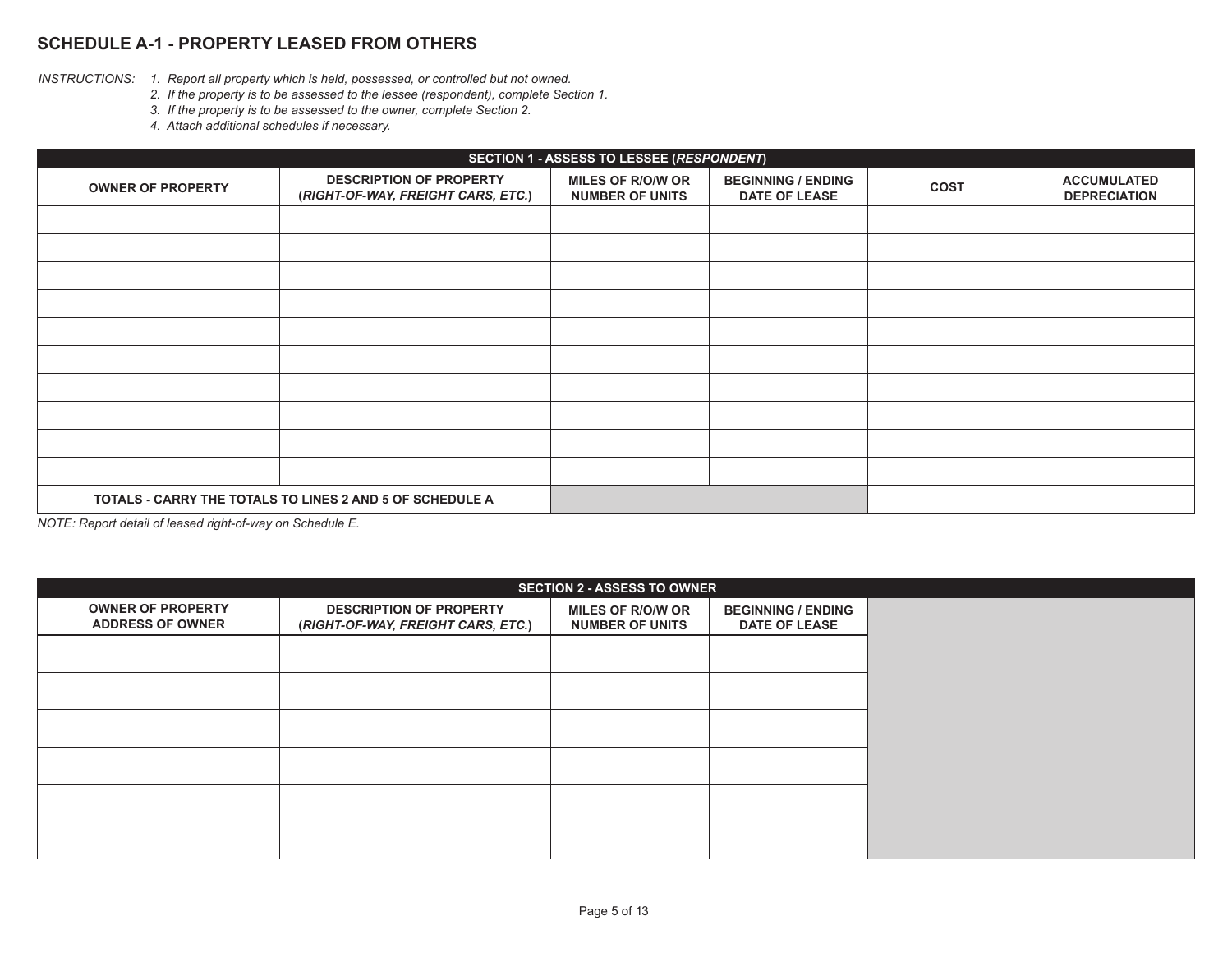# **SCHEDULE A-2 - PROPERTY LEASED TO OTHERS**

- *INSTRUCTIONS: 1. Report all property which taxpayer is leasing to another railroad company.*
	- *2. If the property is to be assessed to the owner (respondent), complete Section 1.*
	- *3. If the property is to be assessed to the lessee, complete Section 2.*
	- *4. Attach additional schedules if necessary.*

| SECTION 1 - ASSESS TO OWNER (RESPONDENT) |                                                                      |                                                    |                                                   |             |                                           |  |
|------------------------------------------|----------------------------------------------------------------------|----------------------------------------------------|---------------------------------------------------|-------------|-------------------------------------------|--|
| <b>LESSEE OF PROPERTY</b>                | <b>DESCRIPTION OF PROPERTY</b><br>(RIGHT-OF-WAY, FREIGHT CARS, ETC.) | <b>MILES OF R/O/W OR</b><br><b>NUMBER OF UNITS</b> | <b>BEGINNING / ENDING</b><br><b>DATE OF LEASE</b> | <b>COST</b> | <b>ACCUMULATED</b><br><b>DEPRECIATION</b> |  |
|                                          |                                                                      |                                                    |                                                   |             |                                           |  |
|                                          |                                                                      |                                                    |                                                   |             |                                           |  |
|                                          |                                                                      |                                                    |                                                   |             |                                           |  |
|                                          |                                                                      |                                                    |                                                   |             |                                           |  |
|                                          |                                                                      |                                                    |                                                   |             |                                           |  |
|                                          |                                                                      |                                                    |                                                   |             |                                           |  |
|                                          |                                                                      |                                                    |                                                   |             |                                           |  |
|                                          |                                                                      |                                                    |                                                   |             |                                           |  |
|                                          |                                                                      |                                                    |                                                   |             |                                           |  |
|                                          |                                                                      |                                                    |                                                   |             |                                           |  |
| <b>TOTALS</b>                            |                                                                      |                                                    |                                                   |             |                                           |  |

*NOTE: Report detail of leased right-of-way on Schedule E.*

| <b>SECTION 2 - ASSESS TO LESSEE</b>                   |                                                                      |                                                    |                                                   |  |  |
|-------------------------------------------------------|----------------------------------------------------------------------|----------------------------------------------------|---------------------------------------------------|--|--|
| <b>LESSEE OF PROPERTY</b><br><b>ADDRESS OF LESSEE</b> | <b>DESCRIPTION OF PROPERTY</b><br>(RIGHT-OF-WAY, FREIGHT CARS, ETC.) | <b>MILES OF R/O/W OR</b><br><b>NUMBER OF UNITS</b> | <b>BEGINNING / ENDING</b><br><b>DATE OF LEASE</b> |  |  |
|                                                       |                                                                      |                                                    |                                                   |  |  |
|                                                       |                                                                      |                                                    |                                                   |  |  |
|                                                       |                                                                      |                                                    |                                                   |  |  |
|                                                       |                                                                      |                                                    |                                                   |  |  |
|                                                       |                                                                      |                                                    |                                                   |  |  |
|                                                       |                                                                      |                                                    |                                                   |  |  |

*NOTE: Report detail of leased right-of-way on Schedule E.*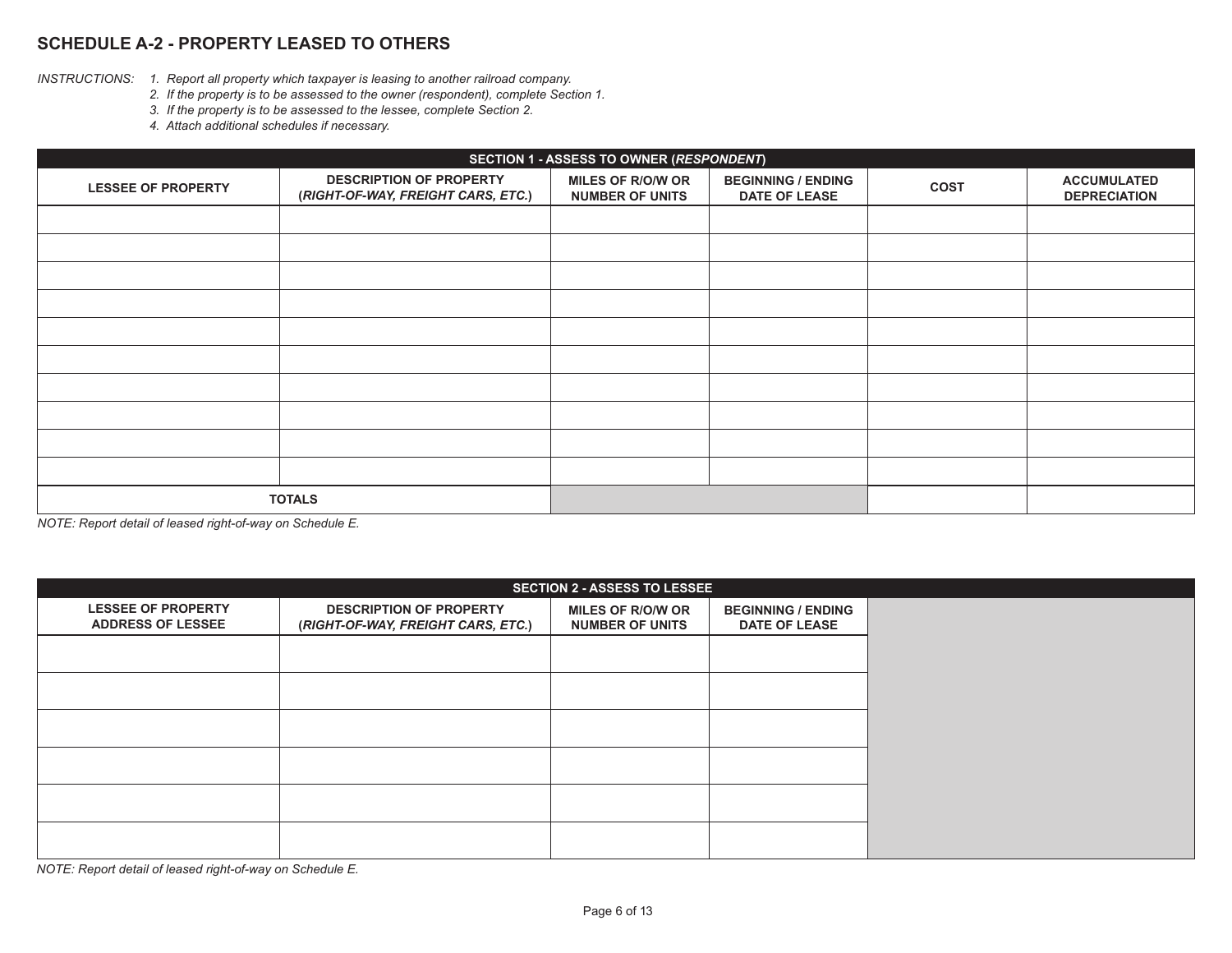# **SCHEDULE B - BALANCE SHEET**

*Please report book numbers as of December 31st.*

**TOTAL LIABILITIES AND STOCKHOLDERS' EQUITY:**

| <b>ASSETS</b>                |  |  |  |
|------------------------------|--|--|--|
| <b>CURRENT ASSETS:</b>       |  |  |  |
| Cash and cash equivalents    |  |  |  |
| Temporary cash investments   |  |  |  |
| Accounts receivable          |  |  |  |
| Materials and supplies       |  |  |  |
| Deferred income taxes        |  |  |  |
| Other current assets         |  |  |  |
| <b>TOTAL CURRENT ASSETS:</b> |  |  |  |

| <b>PROPERTIES:</b>                             |  |
|------------------------------------------------|--|
| Road                                           |  |
| Equipment                                      |  |
| Capital leases                                 |  |
| Other properties                               |  |
| <b>TOTAL PROPERTIES:</b>                       |  |
| Less accumulated depreciation and amortization |  |
| <b>NET PROPERTIES:</b>                         |  |
| Other assets                                   |  |
| <b>TOTAL ASSETS:</b>                           |  |

| <b>LIABILITIES AND STOCKHOLDERS' EQUITY</b> |  |  |  |  |  |
|---------------------------------------------|--|--|--|--|--|
| <b>CURRENT LIABILITIES:</b>                 |  |  |  |  |  |
| Accounts payable                            |  |  |  |  |  |
| Accrued expenses                            |  |  |  |  |  |
| Short-term debt                             |  |  |  |  |  |
| Current maturities of long-term debt        |  |  |  |  |  |
| Other current liabilities                   |  |  |  |  |  |
| <b>TOTAL CURRENT LIABILITIES:</b>           |  |  |  |  |  |
|                                             |  |  |  |  |  |
| Long-term debt                              |  |  |  |  |  |
| Deferred income taxes                       |  |  |  |  |  |
| Deferred credits                            |  |  |  |  |  |

| Other liabilities                  |  |
|------------------------------------|--|
| <b>TOTAL LIABILITIES:</b>          |  |
|                                    |  |
| <b>STOCKHOLDERS' EQUITY:</b>       |  |
| Capital stock                      |  |
| Paid-in capital                    |  |
| Retained earnings                  |  |
| Other capital                      |  |
| <b>TOTAL STOCKHOLDERS' EQUITY:</b> |  |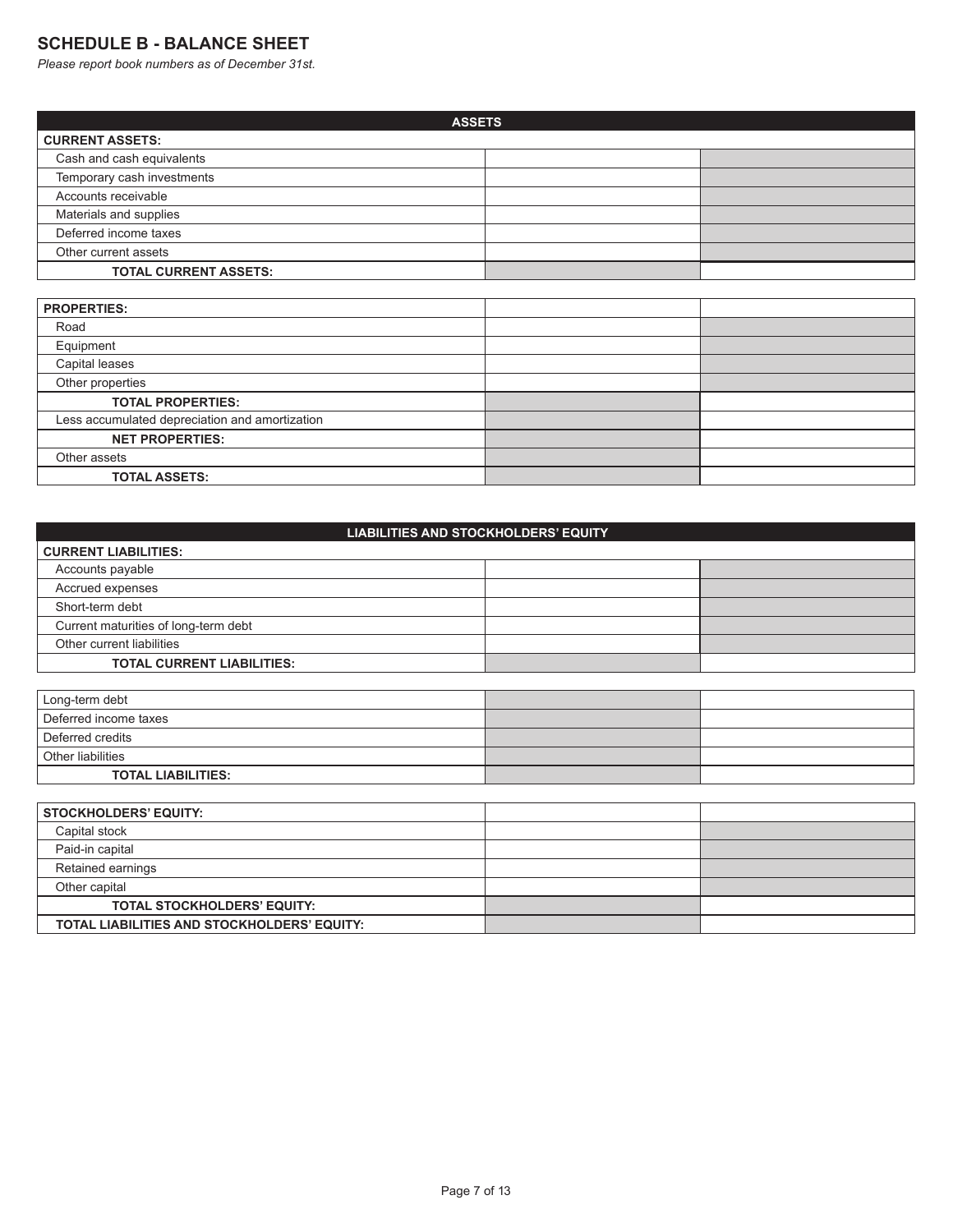# **SCHEDULE B-1**

*Please complete using book numbers as of December 31st.*

| <b>ROLLING STOCK AND EQUIPMENT</b>       | <b>COST</b> | <b>ACCUMULATED</b><br><b>DEPRECIATION</b> |
|------------------------------------------|-------------|-------------------------------------------|
| <b>Freight Cars</b>                      |             |                                           |
| Passenger Cars                           |             |                                           |
| Locomotives                              |             |                                           |
| Work Equipment                           |             |                                           |
| Miscellaneous Equipment                  |             |                                           |
| Highway Revenue Equipment                |             |                                           |
| Computer systems                         |             |                                           |
| All other equipment                      |             |                                           |
| <b>TOTAL ROLLING STOCK AND EQUIPMENT</b> |             |                                           |

| <b>ROAD</b>                         |  |
|-------------------------------------|--|
| Engineering                         |  |
| Other right-of-way expenditures     |  |
| Grading                             |  |
| Tunnels and subways                 |  |
| Bridges, trestles, and culverts     |  |
| Elevated structures                 |  |
| Ties                                |  |
| Rails                               |  |
| Other track material                |  |
| <b>Ballast</b>                      |  |
| Track laying and surfacing          |  |
| Fences, snow sheds, and signs       |  |
| Station and office buildings        |  |
| Roadway buildings                   |  |
| Water stations                      |  |
| <b>Fuel stations</b>                |  |
| Shops and enginehouses              |  |
| Grain elevators                     |  |
| Storage warehouses                  |  |
| Wharves and docks                   |  |
| Coal and ore wharves                |  |
| <b>TOFC/COFC terminals</b>          |  |
| Communication systems               |  |
| Signals and interlockers            |  |
| Power plants                        |  |
| Power-transmission systems          |  |
| Miscellaneous structures            |  |
| Roadway machines                    |  |
| Roadway small tools                 |  |
| Other expenditures                  |  |
| Shop machinery                      |  |
| Power-plant machinery               |  |
| All other road accounts             |  |
| <b>TOTAL ROAD</b>                   |  |
| <b>TOTAL ROAD AND ROLLING STOCK</b> |  |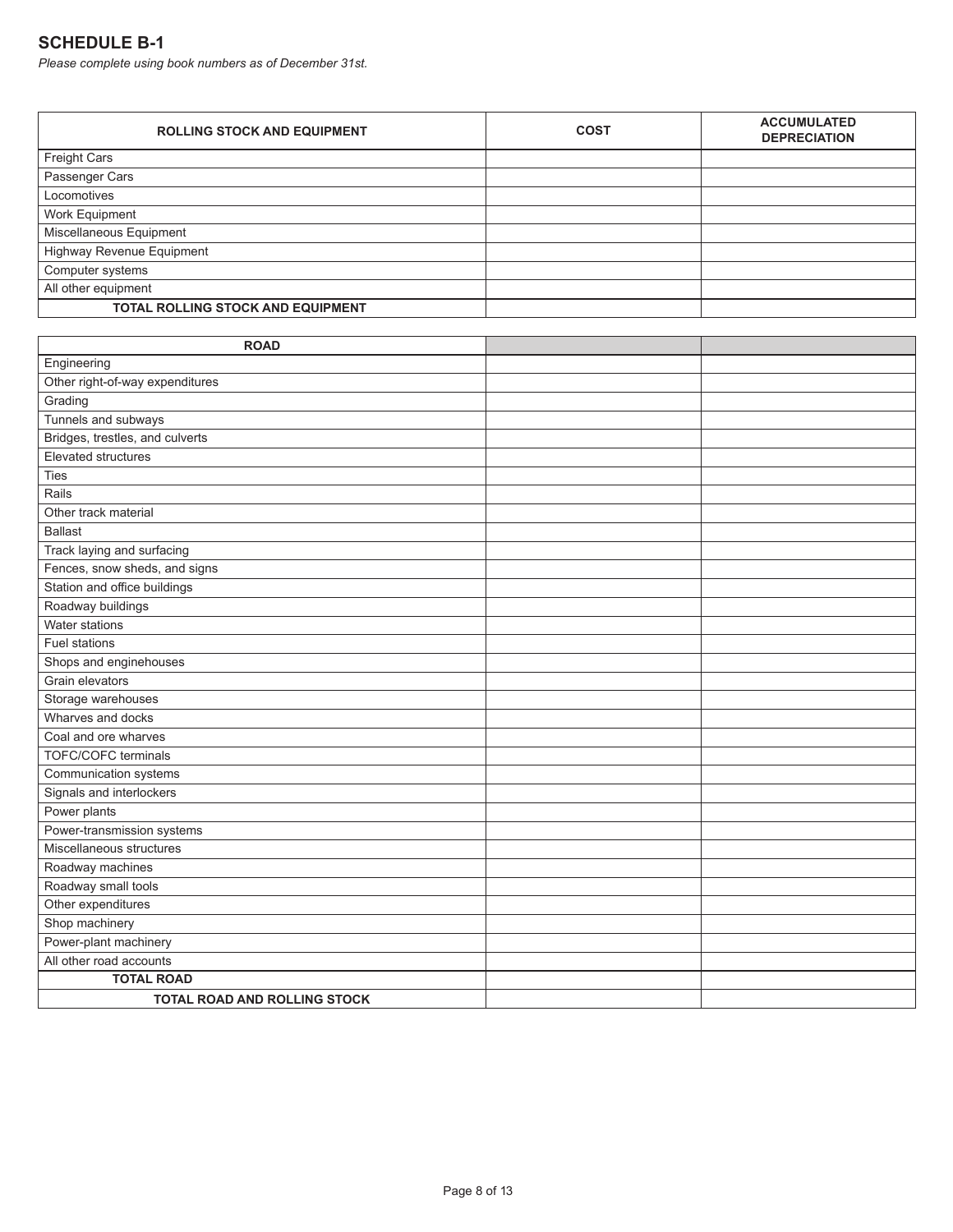# **SCHEDULE B-2**

*Please complete using book numbers as of December 31st.*

*If federal information is not maintained by the accounts listed below, please check box.*

| <b>ROLLING STOCK AND EQUIPMENT</b> | <b>COST</b> | <b>ACCUMULATED</b><br><b>DEPRECIATION</b> |
|------------------------------------|-------------|-------------------------------------------|
| Freight Cars                       |             |                                           |
| Passenger Cars                     |             |                                           |
| Locomotives                        |             |                                           |
| Work Equipment                     |             |                                           |
| Miscellaneous Equipment            |             |                                           |
| Highway Revenue Equipment          |             |                                           |
| Computer systems                   |             |                                           |
| All other equipment                |             |                                           |
| TOTAL ROLLING STOCK AND EQUIPMENT  |             |                                           |

| <b>ROAD</b>                         |  |
|-------------------------------------|--|
| Engineering                         |  |
| Other right-of-way expenditures     |  |
| Grading                             |  |
| Tunnels and subways                 |  |
| Bridges, trestles, and culverts     |  |
| Elevated structures                 |  |
| <b>Ties</b>                         |  |
| Rails                               |  |
| Other track material                |  |
| <b>Ballast</b>                      |  |
| Track laying and surfacing          |  |
| Fences, snow sheds, and signs       |  |
| Station and office buildings        |  |
| Roadway buildings                   |  |
| Water stations                      |  |
| <b>Fuel stations</b>                |  |
| Shops and enginehouses              |  |
| Grain elevators                     |  |
| Storage warehouses                  |  |
| Wharves and docks                   |  |
| Coal and ore wharves                |  |
| <b>TOFC/COFC terminals</b>          |  |
| Communication systems               |  |
| Signals and interlockers            |  |
| Power plants                        |  |
| Power-transmission systems          |  |
| Miscellaneous structures            |  |
| Roadway machines                    |  |
| Roadway small tools                 |  |
| Other expenditures                  |  |
| Shop machinery                      |  |
| Power-plant machinery               |  |
| All other road accounts             |  |
| <b>TOTAL ROAD</b>                   |  |
| <b>TOTAL ROAD AND ROLLING STOCK</b> |  |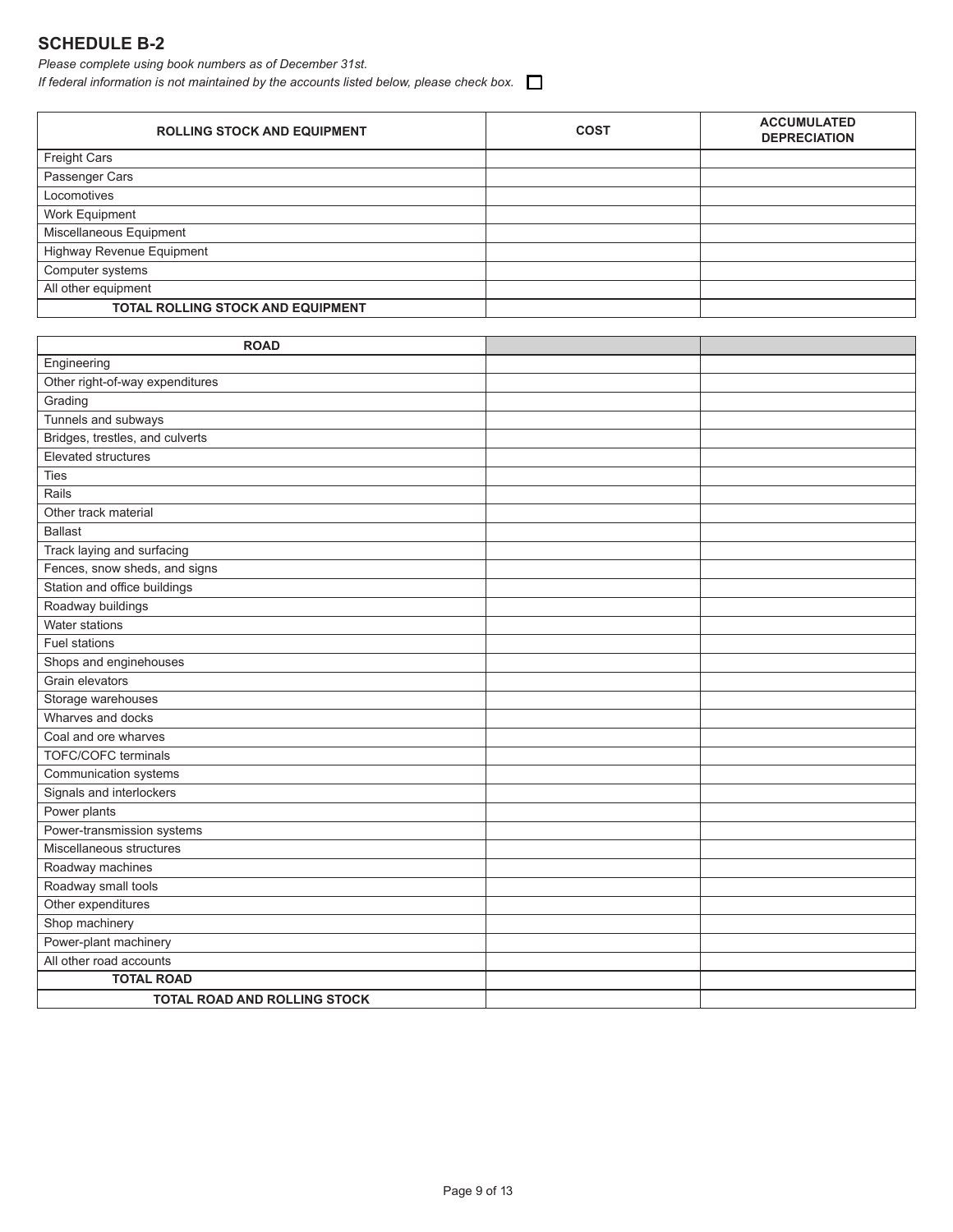# **SCHEDULE C - INCOME STATEMENT FOR LAST FIVE (5) YEARS**

*Please report book numbers as of December 31st.*

| <b>OPERATING REVENUES:</b>                  |  |  |  |
|---------------------------------------------|--|--|--|
| Transportation                              |  |  |  |
| Other operating revenues                    |  |  |  |
| <b>TOTAL OPERATING REVENUES:</b>            |  |  |  |
|                                             |  |  |  |
| <b>OPERATING EXPENSES:</b>                  |  |  |  |
| Transportation                              |  |  |  |
| Equipment                                   |  |  |  |
| Way and structures                          |  |  |  |
| General and administrative                  |  |  |  |
| Other operating expenses                    |  |  |  |
| <b>TOTAL OPERATING EXPENSES:</b>            |  |  |  |
| NET REVENUES FROM RAILWAY OPERATIONS        |  |  |  |
| Income taxes on ordinary income (-)         |  |  |  |
| Provision for deferred taxes (-)            |  |  |  |
| Income from lease of road and equipment (-) |  |  |  |
| Rent for leased road and equipment (+)      |  |  |  |
| NET RAILWAY OPERATING INCOME (LOSS)         |  |  |  |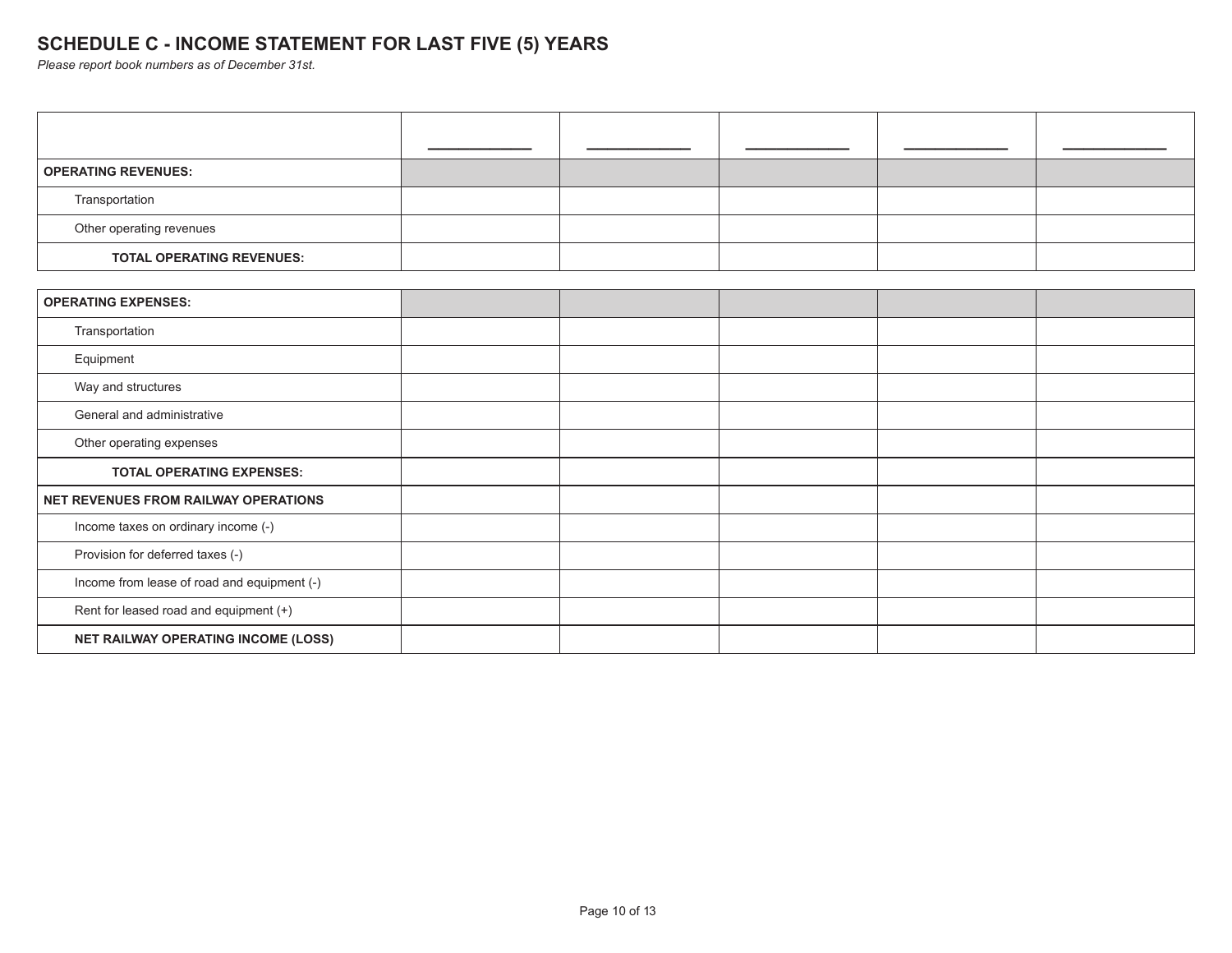### **SCHEDULE D - TRACK DISTRIBUTION**

- *INSTRUCTIONS: 1. Report the mileage for each type of track in each taxing district.*
	- *2. Complete a Schedule D for each county in which the taxpayer owns or operates track.*
	- *3. If the taxpayer has more than one branch or line in a county, complete*
	- *a Schedule D for each of those branches or lines.*
	- *4. If the acreage is unavailable by taxing district, please report a county total.*
	- *5. Arrange counties in alphabetical order. Arrange taxing districts in numerical order.*
	- *6. Contact the county assessor if you remove track or track is non-operational as such property would become locally assessable.*

| Please check if no change from prior year. |  |
|--------------------------------------------|--|
| Please indicate if track is:               |  |
| Leased from another railroad               |  |
| ΩR                                         |  |
| Leased to another railroad                 |  |
|                                            |  |
| Lessor / Lessee name:                      |  |

**COUNTY: \_\_\_\_\_\_\_\_\_\_\_\_\_\_\_\_\_\_\_\_\_\_\_\_\_\_\_\_ BRANCH / LINE: \_\_\_\_\_\_\_\_\_\_\_\_\_\_\_\_\_\_\_\_\_\_\_\_\_\_\_\_\_\_\_\_\_\_\_\_\_\_\_\_\_\_\_\_\_\_\_\_\_\_\_\_\_\_\_**

| <b>TAXING DISTRICT NAME</b> | DLGF NO. | <b>FIRST MAIN</b> | <b>SECOND MAIN</b> | <b>SIDE TRACK</b> | <b>TRACKAGE</b><br><b>RIGHTS</b> | <b>ACREAGE</b><br><b>INVOLVED</b> |
|-----------------------------|----------|-------------------|--------------------|-------------------|----------------------------------|-----------------------------------|
|                             |          |                   |                    |                   |                                  |                                   |
|                             |          |                   |                    |                   |                                  |                                   |
|                             |          |                   |                    |                   |                                  |                                   |
|                             |          |                   |                    |                   |                                  |                                   |
|                             |          |                   |                    |                   |                                  |                                   |
|                             |          |                   |                    |                   |                                  |                                   |
|                             |          |                   |                    |                   |                                  |                                   |
|                             |          |                   |                    |                   |                                  |                                   |
|                             |          |                   |                    |                   |                                  |                                   |
|                             |          |                   |                    |                   |                                  |                                   |
|                             |          |                   |                    |                   |                                  |                                   |
|                             |          |                   |                    |                   |                                  |                                   |
|                             |          |                   |                    |                   |                                  |                                   |
|                             |          |                   |                    |                   |                                  |                                   |
|                             |          |                   |                    |                   |                                  |                                   |
|                             |          |                   |                    |                   |                                  |                                   |
|                             |          |                   |                    |                   |                                  |                                   |
|                             |          |                   |                    |                   |                                  |                                   |
| <b>TOTALS</b>               |          |                   |                    |                   |                                  |                                   |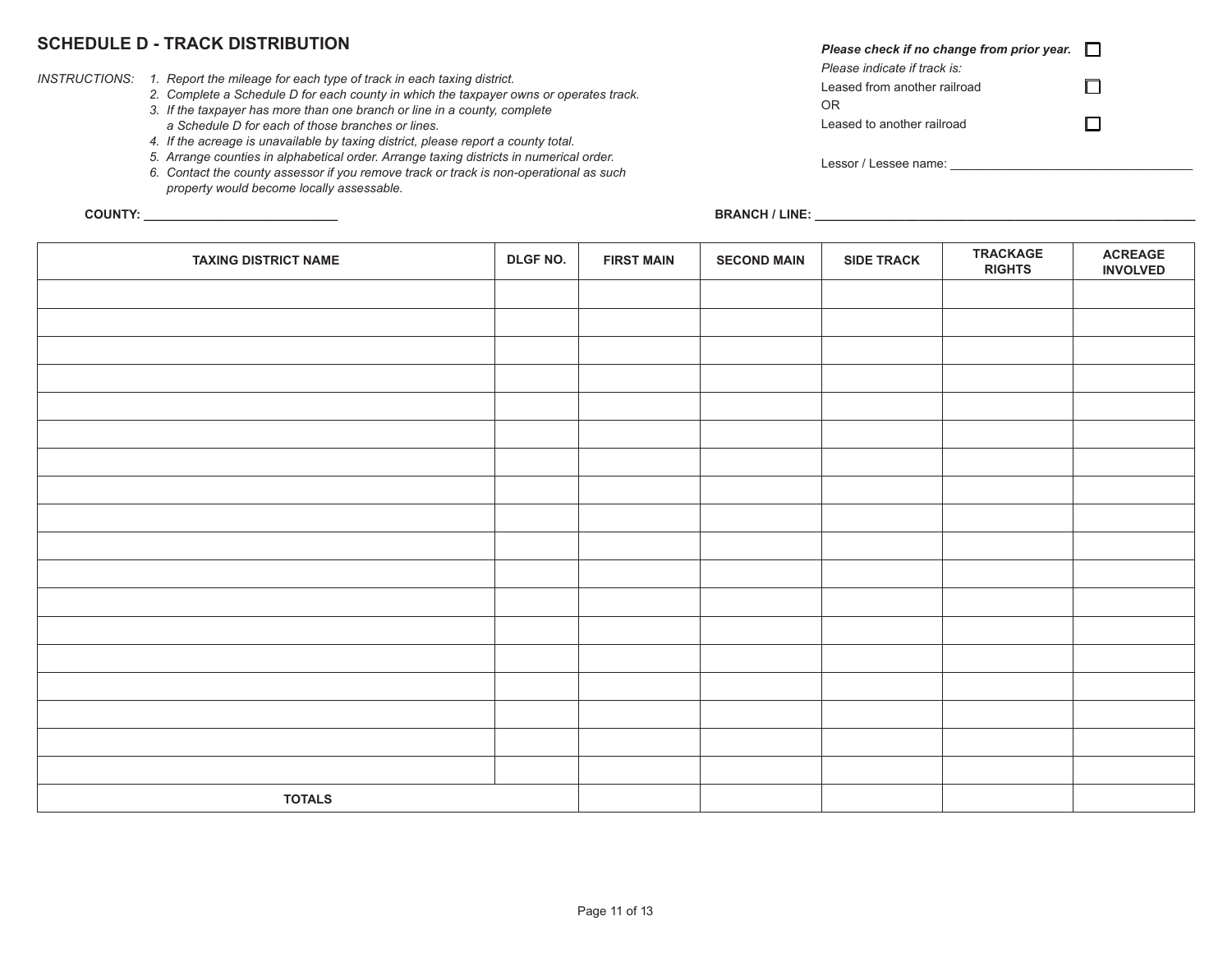### **SCHEDULE E - NON-OPERATING FIXED PROPERTY**

#### **Non-operating property is assessed by the Local Assessor**

*INSTRUCTIONS: 1. List the non-operating fixed property owned within the State, the location and value thereof in each county, township, city, town or taxing district where the property is located.*

 *2. If the taxpayer has more than one branch or line in a county, complete a Schedule E for each of those branches or lines.*

- *3. Attach additional schedules if necessary.*
- *4. Arrange counties in alphabetical order. Arrange taxing districts in numerical order.*

 *5. Contact the county assessor if you have non-operating property that is not being locally assessed.*

| <b>COUNTY</b> | <b>TAXING DISTRICT</b>              |          | DESCRIPTION OF PROPERTY / INCLUDE PARCEL NUMBER | <b>ASSESSED VALUE<br/>(TRUE TAX VALUE)</b> |  |
|---------------|-------------------------------------|----------|-------------------------------------------------|--------------------------------------------|--|
|               | <b>NAME</b>                         | DLGF NO. |                                                 |                                            |  |
|               |                                     |          |                                                 | $\pmb{\$}$                                 |  |
|               |                                     |          |                                                 |                                            |  |
|               |                                     |          |                                                 |                                            |  |
|               |                                     |          |                                                 |                                            |  |
|               |                                     |          |                                                 |                                            |  |
|               |                                     |          |                                                 |                                            |  |
|               |                                     |          |                                                 |                                            |  |
|               |                                     |          |                                                 |                                            |  |
|               |                                     |          |                                                 |                                            |  |
|               |                                     |          |                                                 |                                            |  |
|               |                                     |          |                                                 |                                            |  |
|               |                                     |          |                                                 |                                            |  |
|               |                                     |          |                                                 |                                            |  |
|               |                                     |          |                                                 |                                            |  |
|               |                                     |          |                                                 |                                            |  |
|               |                                     |          |                                                 |                                            |  |
|               |                                     |          |                                                 |                                            |  |
|               |                                     |          |                                                 |                                            |  |
|               |                                     |          |                                                 |                                            |  |
|               |                                     |          |                                                 |                                            |  |
|               |                                     |          |                                                 |                                            |  |
|               |                                     |          |                                                 |                                            |  |
|               |                                     |          |                                                 |                                            |  |
|               | TOTAL ASSESSED VALUE OF REAL ESTATE |          |                                                 |                                            |  |